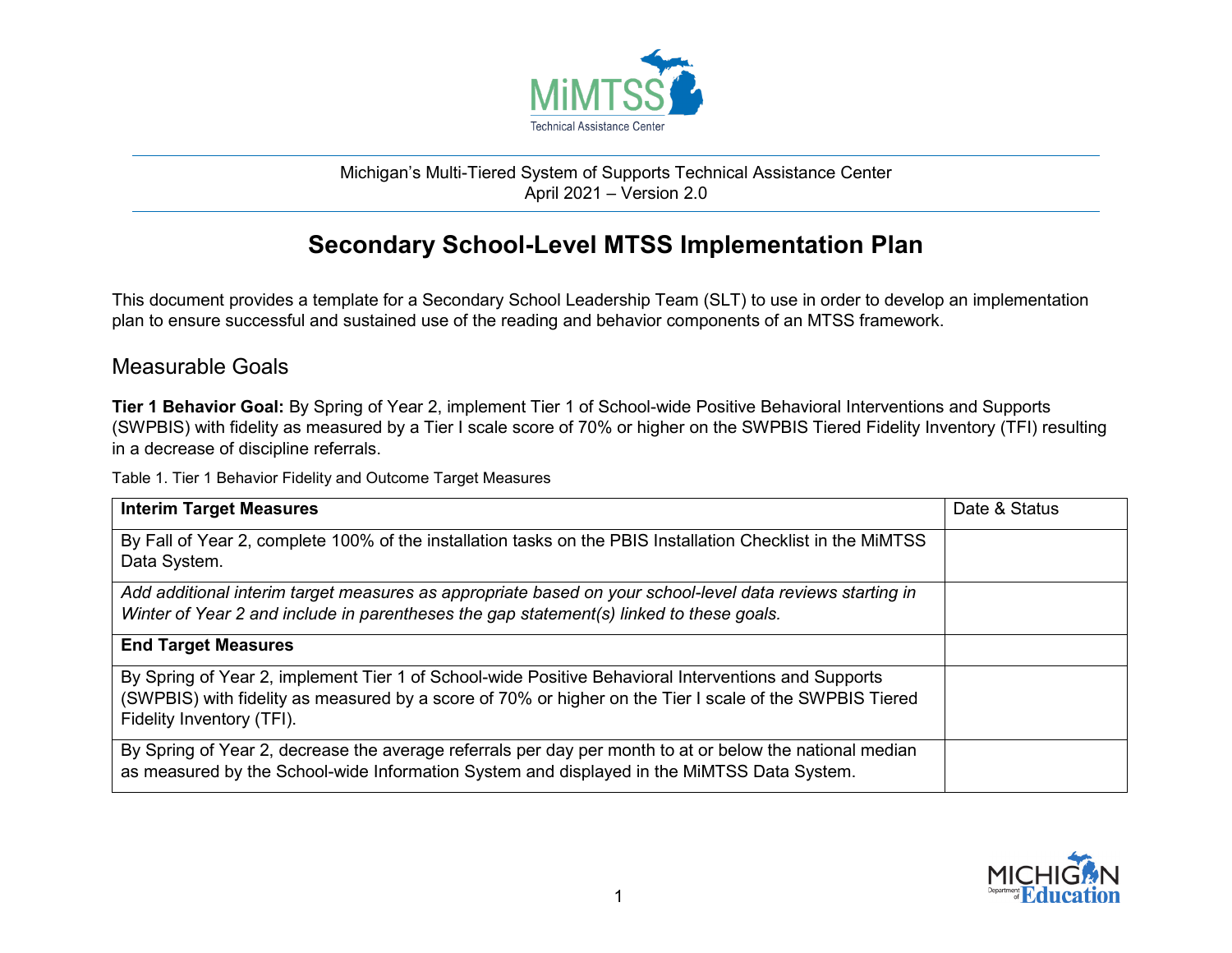**Tier 1 Reading Goal:** By Spring of Year 3, implement Tier 1 reading components of an MTSS framework with fidelity as measured by a Tier 1 score of 80% or higher on the Reading Tiered Fidelity Inventory (R-TFI), resulting in an increase of students at low risk for dropout as measured by Early Warning Indicators.

Table 2. Tier 1 Reading Fidelity and Outcome Target Measures

| <b>Interim Target Measures</b>                                                                                                                                                                            | Date & Status |
|-----------------------------------------------------------------------------------------------------------------------------------------------------------------------------------------------------------|---------------|
| By Fall of Year 3, complete 100% of the installation tasks on the School-wide Content Area Reading Model<br><b>Installation Checklists.</b>                                                               |               |
| Add additional interim target measures specific to the installation and use of the specific-content area<br>reading strategies.                                                                           |               |
| Add additional interim target measures as appropriate based on your school-level data reviews starting in<br>Spring of Year 2 and include in parentheses the gap statement(s) linked to these objectives. |               |
| <b>End Target Measures</b>                                                                                                                                                                                |               |
| By Spring of Year 3, implement Tier 1 reading components of an MTSS framework with fidelity as<br>measured by a Tier I scale score of 80% or higher on the Reading Tiered Fidelity Inventory (R-TFI).     |               |
| By Spring of Year 3, increase the percent of students at low risk for drop out by X% as measured by Early<br>Warning Indicators.                                                                          |               |

**Integrated Reading and Behavior Intervention System Goal:** By Spring of Year 4, implement an integrated behavior and reading MTSS framework with fidelity as measured by a total score of at least 70% on the School-wide PBIS TFI and a total score of at least 80% on the R-TFI, resulting increased access to and effectiveness of interventions.

Table 3. Intervention System Target Measures

| <b>Interim Target Measures</b>                                                                                                                         | Date & Status |
|--------------------------------------------------------------------------------------------------------------------------------------------------------|---------------|
| By Fall of Year 3, complete 100% of the installation tasks on the Check-In, Check-Out Installation checklist in<br>MiMTSS Data System.                 |               |
| By Spring of Year 3, complete 100% of the installation tasks on the Secondary Intervention System Installation<br>checklist in the MiMTSS Data System. |               |